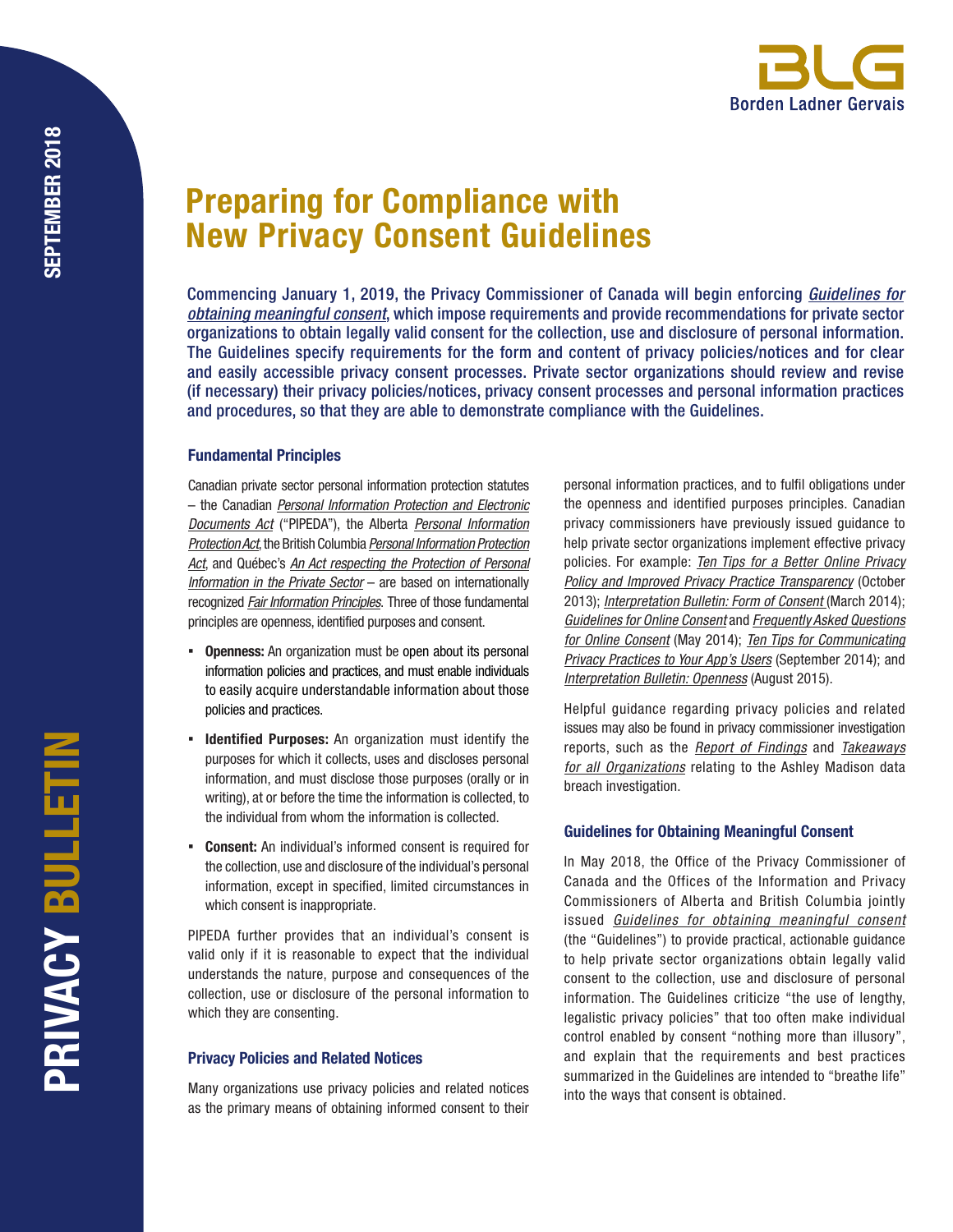## Guiding Principles

The Guidelines identify seven principles for private sector organizations to follow to obtain meaningful consent.

- **Emphasize key elements:** For consent to be valid, an organization must provide individuals with readily accessible, comprehensive and understandable information about the organization's privacy practices. Information "buried in a privacy policy or terms of use serves no practical purpose" for most individuals. An organization must enable individuals to quickly review key information "right up front" as they are engaging with the organization. For this purpose, organizations must generally put additional emphasis on the following key elements: (1) details of the personal information being collected; (2) the third parties with whom personal information is shared; (3) the purposes for which personal information is collected, used or disclosed; and (4) any residual meaningful risk (more than a minimal or mere possibility) of harm (including reputational harm) and other consequences arising from the collection, use and disclosure of personal information.
- Allow individuals to control the level and timing of detail: An organization must provide individuals with information about the organization's privacy practices in manageable and easily accessible ways (e.g. by presenting information in layers), and individuals should be able to control how much detail they wish to obtain and when they obtain it (e.g. information should remain available for later access).
- Provide individuals with clear options to say "yes" or "no": An organization must provide individuals with clearly explained and easily accessible choices about consenting to the organization's collection, use or disclosure of personal information beyond what is necessary for the organization to provide requested products or services to the individual (unless an exception to the general consent requirement applies). Whether consent must be express/opt-in or implied/opt-out will depend on the circumstances.
- **Be innovative and creative:** Organizations should use innovative consent processes tailored to the specific circumstances, including: "just-in-time" privacy notices that appear when personal information is collected; interactive tools to aid in the presentation of privacy information; and customized mobile interfaces to address the small screen and timing challenges of providing privacy information on a mobile device.
- Consider the consumer's perspective: Organizations must implement consent processes that are user-friendly, easily accessible from all relevant devices (e.g. mobile devices, tablets, gaming devices and computers), understandable (e.g. clear explanations and suitable language) by all target audiences, and customized to the nature of the relevant product or service, so that relevant individuals can easily access and understand the organization's personal information practices.
- Make consent a dynamic and ongoing process: Organizations should consider consent to be an ongoing, dynamic and interactive process that does not end with the posting of a privacy policy. Organizations should use interactive or dynamic tools to anticipate and answer users' questions, and should provide individuals with periodic privacy reminders. Organizations must obtain relevant individuals' consent before implementing significant changes to privacy practices, including the use of information for new purposes or sharing information with new third parties. Organizations should periodically audit their personal information practices for compliance with relevant privacy policies.
- **E** Be accountable: Organizations should be able to demonstrate that their consent processes are sufficiently understandable to result in valid consent from relevant target audiences. The steps an organization is required to take to demonstrate compliance will depend on the size of the organization and its personal information practices.

### Related Issues

The Guidelines also provide guidance regarding issues related to consent.

- **Form of Consent:** Organizations must obtain individuals' personal information consents in an appropriate form – express consent or implied consent – depending on the particular circumstances. Consent should generally be express, but it can be implied in "strictly limited circumstances". An organization must generally obtain an individual's express consent if the information collected, used or disclosed is sensitive, or if the collection, use or disclosure of the information is outside the individual's reasonable expectations or creates a meaningful, residual risk of significant harm (including reputational harm) to the individual.
- **Consent and Children:** The ability of minor children to give meaningful personal information consent depends on their maturity and ability to understand the nature and consequences of their privacy choices. A parent or legal guardian may give personal information consent on behalf of a minor child who is not able to give valid consent. The Office of the Privacy Commissioner of Canada takes the position that, in all but exceptional circumstances, children under 13 years old are not able to give valid personal information consent, and instead consent must be obtained from their parents or guardians.
- **Appropriate Purposes:** The purposes for which an organization collects, uses and discloses personal information must be defined and limited to purposes that a reasonable person would consider appropriate. The limiting principle of appropriate purposes is discussed in *[Guidance on inappropriate data practices:](https://www.priv.gc.ca/en/privacy-topics/collecting-personal-information/consent/gd_53_201805/) [Interpretation and application of subsection 5\(3\)](https://www.priv.gc.ca/en/privacy-topics/collecting-personal-information/consent/gd_53_201805/)* (May 2018).